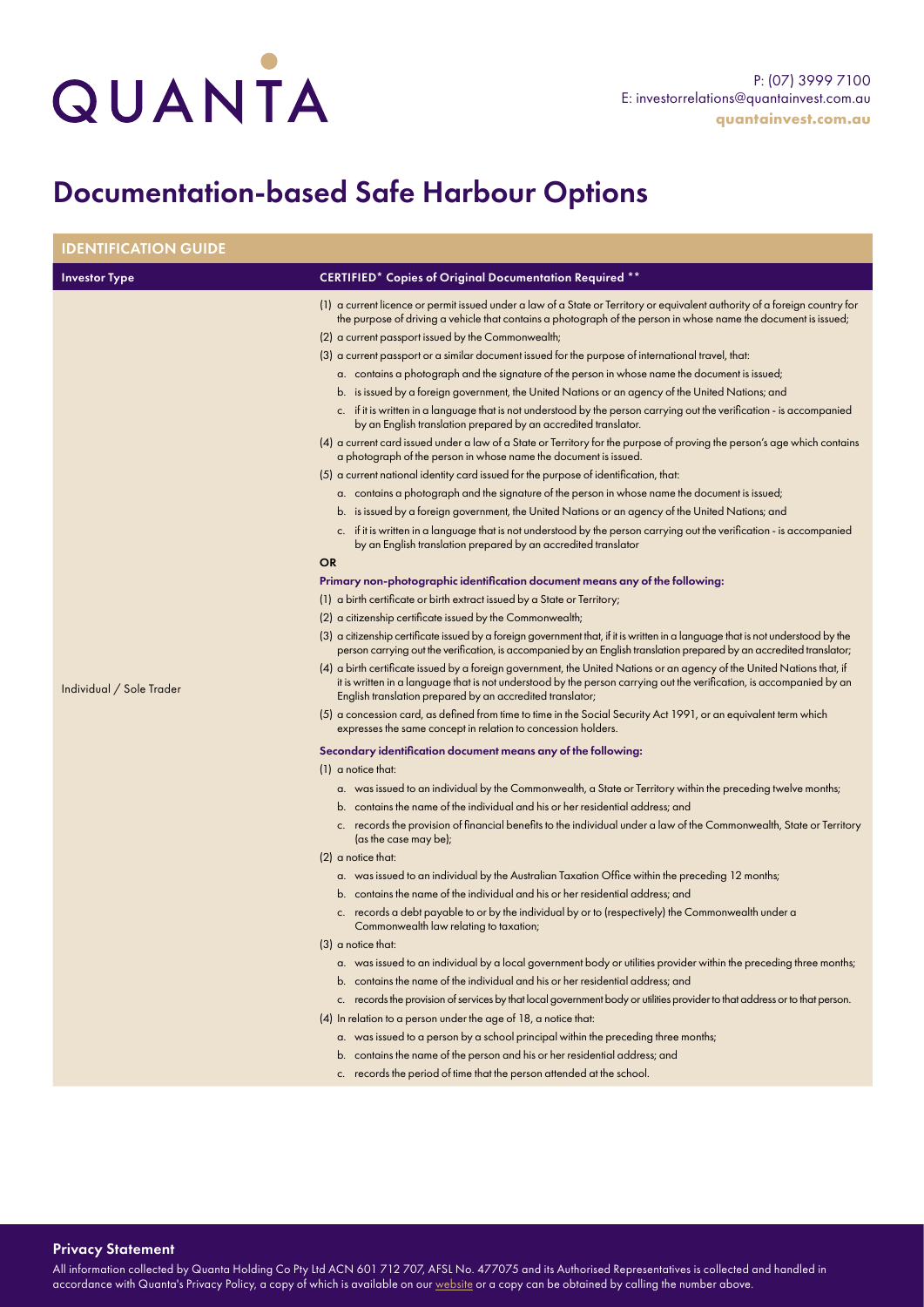

| <b>Investor Type</b>           | <b>CERTIFIED* Copies of Original Documentation Required **</b>                                                                                                                                                                                                                                                                                                                                                                                                                                                                                                                                                               |
|--------------------------------|------------------------------------------------------------------------------------------------------------------------------------------------------------------------------------------------------------------------------------------------------------------------------------------------------------------------------------------------------------------------------------------------------------------------------------------------------------------------------------------------------------------------------------------------------------------------------------------------------------------------------|
| <b>Domestic Company</b>        | • An originally certified copy of the ASIC company extract listing company officers and shareholders (not<br>more than 6 months old).<br><b>AND</b><br>• Identification as required for an "Individual" for each individual listed in Section 3 of the application,<br>account signatories (if these are different to the individuals listed in Section 3) and Beneficial Owners.                                                                                                                                                                                                                                            |
| Trust                          | • An originally certified copy of the Trust Deed<br><b>AND</b><br>• Identification as required for:<br>Individual Trustee(s) (refer to "Individual"); or<br>$\overline{\phantom{0}}$<br>Corporate Trustee (refer to Domestic Company)                                                                                                                                                                                                                                                                                                                                                                                        |
| Partnership                    | • An originally certified copy of the Partnership Agreement.<br>• An originally certified copy of the most recent minutes of a Partnership meeting, or other appropriately<br>executed document confirming who can sign on behalf of the partnership.<br>• An originally certified copy of the regulated status of the Partnership (if regulated).<br><b>AND</b><br>• Identification as required for an "Individual" for each individual listed in Section 3 of the application,<br>account signatories (if these are different to the individuals listed in Section 3) and Beneficial Owners.                               |
| Association                    | • An originally certified copy of the Constitution or Rules of the Association; and<br>• An originally certified copy of the most recent minutes of an Association meeting or other appropriately<br>executed document confirming who can sign on behalf of the Association; and<br>• An originally certified copy of the regulated status of the Association as issued by ASIC.<br><b>AND</b><br>• Identification as required for an "Individual" for each individual listed in Section 3 of the application,<br>account signatories (if these are different to the individuals listed in Section 3) and Beneficial Owners. |
| <b>Registered Co-operative</b> | • An originally certified copy of any register maintained by the Co-Op.<br>• An originally certified copy of the most recent minutes of a Co-Op meeting, or other appropriately<br>executed document confirming who can sign on behalf of the partnership.<br>• An originally certified copy of a document issued by the body responsible for the registration of the Co-Op.<br><b>AND</b><br>• Identification as required for an "Individual" for each individual listed in Section 3 of the application,<br>account signatories (if these are different to the individuals listed in Section 3) and Beneficial Owners.     |

## Privacy Statement

All information collected by Quanta Holding Co Pty Ltd ACN 601 712 707, AFSL No. 477075 and its Authorised Representatives is collected and handled in accordance with Quanta's Privacy Policy, a copy of which is available on our <u>website</u> or a copy can be obtained by calling the number above.